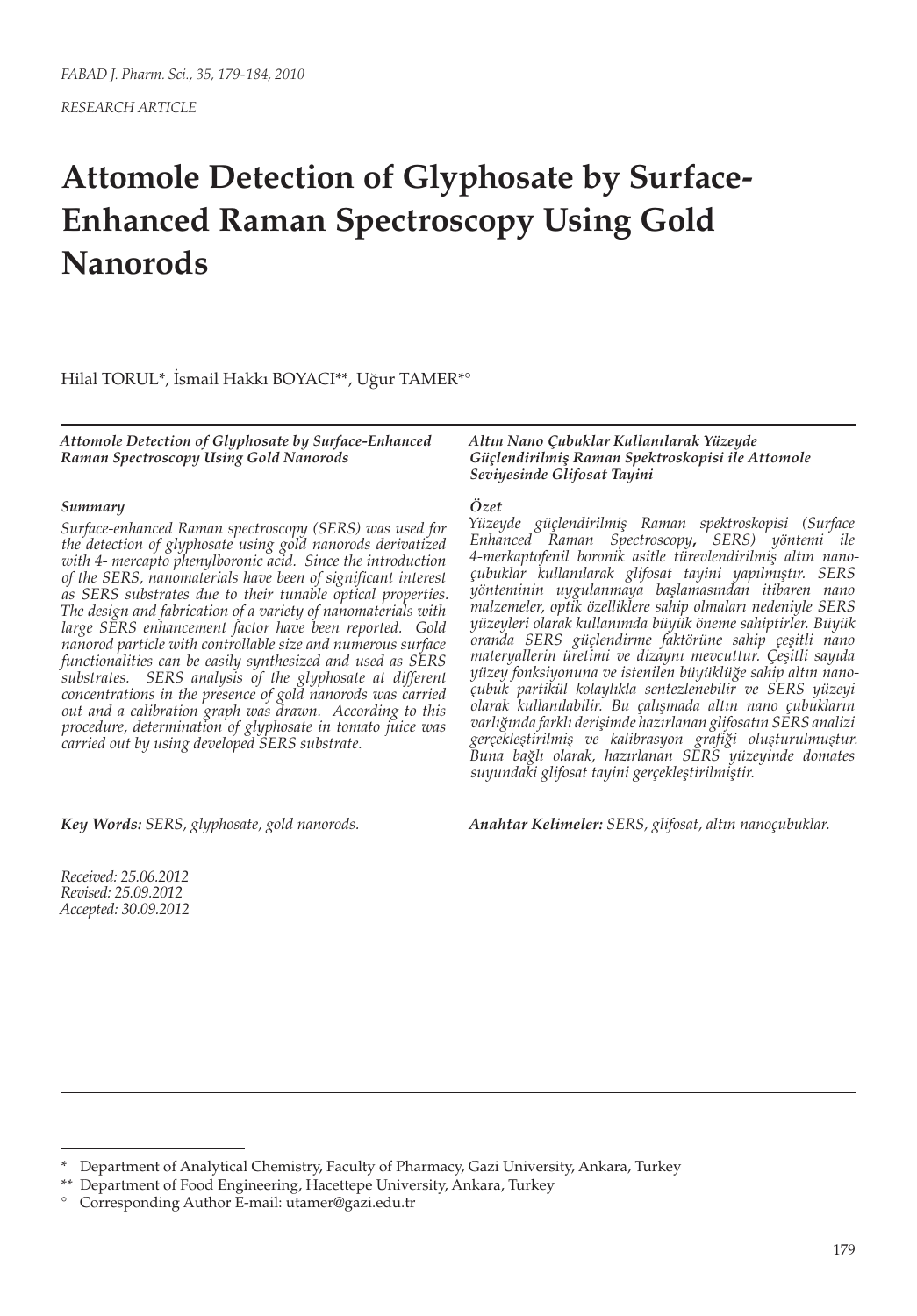## **INTRODUCTION**

Glyphosate (*N*-phosphonomethylglycine) is a postemergence nonselective herbicide (1) and has long been considered as environmentally safe due to its rapid inactivation in soil, both by degradation and by adsorption (2). Due to its relatively low toxicity to mammals; it has become the most widely used herbicide. The widespread application generates problems regarding environment contamination and therefore, determination of glyphosates in crops, vegetables, and fruits has gained increasing importance (3). For decades, the long-term environmental and ecological effects of glyphosates have been the targets of researches and discussions  $(4-8)$ .

Glyphosate contains a C–P bond, which is highly resistant to chemical breakdown, and degradation of glyphosate is therefore a biological process involving the enzyme C–P lyase(9). Many microorganisms degrade glyphosate via the degradation products AMPA or sarcosine. In soil, the adsorption of glyphosate is further influenced by phosphate, because glyphosate and phosphate compete for adsorption sites, so application of phosphate may enhance bioavailability and mineralization of glyphosate. On the other hand, in pure-culture studies, phosphate has been found to inhibit the degradation of glyphosate (10).

Most of the methods reported in the literature are based on chromatography separation and determination. Gas chromatographic determination is performed after derivatization of glyphosate to convert it to volatile and thermally stable derivative (11–15). In liquid chromatographic method, UV– visible and fluorescence detections are used for glyphosate derivatives (3,16–18). The glyphosate derivatives show high sensitivity and selectivity in GC and LC determination, but the derivatization procedures are quite complicated and also generate unstable products (19). Ion chromatography (20–23) and capillary electrophoresis (24–26) were also used for determination of glyphosate in different samples. The lack of adequate chemical groups in glyphosate molecule (e.g. chromophores or fluorophores) hampers its measurement by conventional detectors (27).

Since the introduction of SERS, nanomaterials have been of significant interest as SERS substrates, due to their tunable optical properties. The design and fabrication of a variety of nanomaterials with large SERS enhancement factor have been reported (28). Gold nanorod particle with controllable size and numerous surface functionalities can be easily synthesized and used as SERS substrate (29). It is also demonstrated that SERS enhancements were always greater for aggregated gold nanorods than for aggregated spherical gold nanoparticles (30). In this work, we report for the first time, the gold nanorods derivatized with 4- mercaptophenylboronic acid to detect glyphosate by SERS.

## **EXPERIMENTAL**

#### **Instrumentation**

Absorption spectra for rod shaped gold nanoparticle solutions were recorded with a UV–Vis spectrophotometer (SpectronicGenesys™ 2PC). A DeltaNu Examiner Raman microscope (Deltanu Inc., Laramie, WY) with a 785-nm laser source and a CCD detector was used. Transmission electron microscopy (TEM) measurements were performed on a JEOL 2100 HRTEM instrument (JEOL Ltd., Tokyo, Japan). TEM samples were prepared by pipetting 10 µL of nanoparticle solution onto TEM grids and allowed to stand for 10 min.

## **Chemicals**

Hydrogen tetrachloroaurate (HAuCl4), hexadecyltrimetylammonium bromide (CTAB), 4-mercaptophenyl boronic acid (MPB) and L-ascorbic acid (AA) were obtained from Sigma–Aldrich (Taufkirchen, Germany). Silver nitrate (AgNO3) and sodiumborohydride (NaBH4) were obtained from Merck (Darmstadt,Germany). Absolute ethanol was obtained from Sigma-Aldrich (Taufkirchen, Germany). All solutions were prepared using deionized water, 18.2 MΩ.cm free of any organic matter, obtained from a Millipore purification system.

# **Synthesis and characterization of rod shaped gold nanoparticles**

Gold nanorods were prepared using a seed-mediated growth technique with slight modification (30). Seed solution was prepared mixing 7.5 mL of 0.1 M CTAB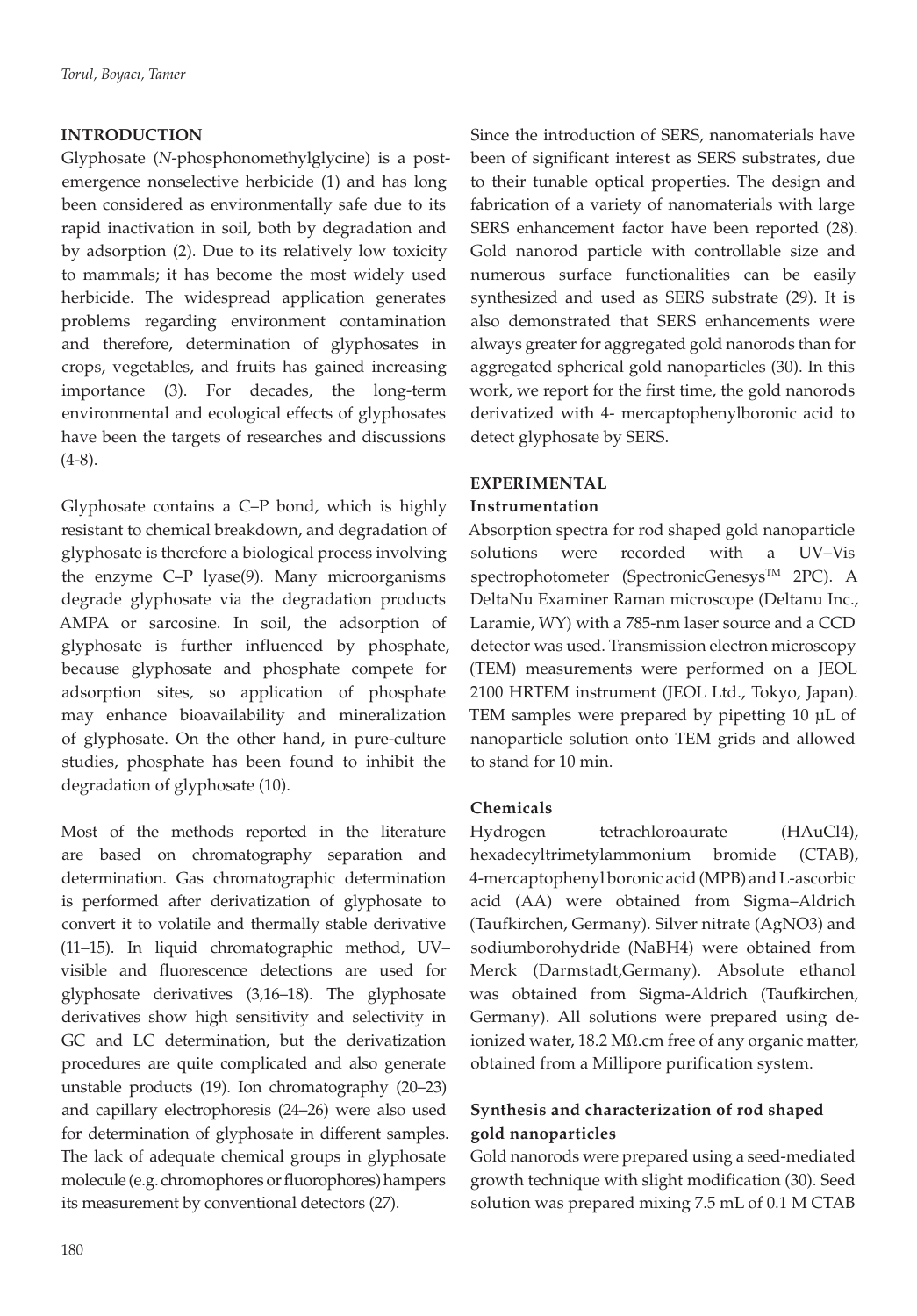and 250 μL of 0.01 M HAuCl4 solution. Once mixed, 600 μL of 0.01 M ice-cold NaBH4 was added rapidly to the resulting solution, and allowed to stand for 5 min to form the seed solution.

To prepare rod-shaped gold nanoparticles, 4.75 mL of 0.1 M CTAB, 250 μL of 0.01 M HAuCl4, and 60 μL of 4×10−3 M AgNO3 were mixed, respectively. Then 250 μL of 0.1 M AA was added drop wise to the resulting solution, to afford the stock solution. The solution turned colorless after adding 250 μL of AA. Then, 5 μL of seed solution was added to the stock solution. The final mixture was stirred for a few seconds and allowed to stand for 3 h at room temperature to afford nanorods. Gold nanorods solution was centrifuged to remove CTAB from the surface of gold nanorods and washed with absolute ethanol three times.

Absorption spectra for gold nanorods were recorded using a UV–VIS spectrophotometer (Spectronic Genesys™ 2PC). Transmission electron microscopy (TEM) measurements were carried out by a JEOL 2100 HRTEM instrument. TEM samples were prepared by pipetting 10 µL of nanoparticle solution onto TEM grids and the measurements were performed.

## **Surface modification of gold nanorods and glyphosate sensing**

The gold nanorods were interacted with 2 mL ethanol solution containing 20 mM MPB overnight stirring. The gold nanoparticle solution was centrifuged and washed with absolute ethanol three times to remove excess MPB. Then, glyphosate at different concentrations and gold nanorods derivatized with MPB were shaken in ethanol overnight. Remaining glyphosate molecules were removed by washing with ethanol. The prepared solutions were dropped on silicon wafer and ethanol was evaporated for 5 min. This procedure was repeated three times. Then, glyphosate concentrations were detected monitoring the MPB signals by the SERS platform.

## **RESULTS and DISCUSSION**

Gold nanorods were prepared using a seed-mediated growth technique. Thus the seed was synthesized using sodium borohydride as reducing agent. Then,

aqueous colloids of gold nanorods were synthesized using ascorbic acid as reducing agent in the presence of the surfactant CTAB. Figure 1 shows TEM image of rod shaped gold nanoparticles. Based on these images, the gold nanorods have diameters of 40 and lengths of 10 nm. Figure 2 shows the UV–Vis absorption spectra for gold nanorods, which was used to decide the shape of the gold nanoparticles. The first Plasmon band of the gold nanorods indicates the transverse Plasmon band at 524 nm, and the second Plasmon band of gold nanorods indicates the longitudinal Plasmon band at 675 nm.

The gold nanorods were interacted with MPB. The best glyphosate response was obtained when the gold nanorods were interacted with 20 mM MPB. The SERS spectra of gold nanorods are shown in Figure 3, after they were interacted with MPB and different concentrations of glyphosate. In the relevant figure, the Raman shift at 613 nm was



**Figure 1.** TEM image of gold nanorods.



**Figure 2.** UV–Vis absorption spectra for gold nanorods.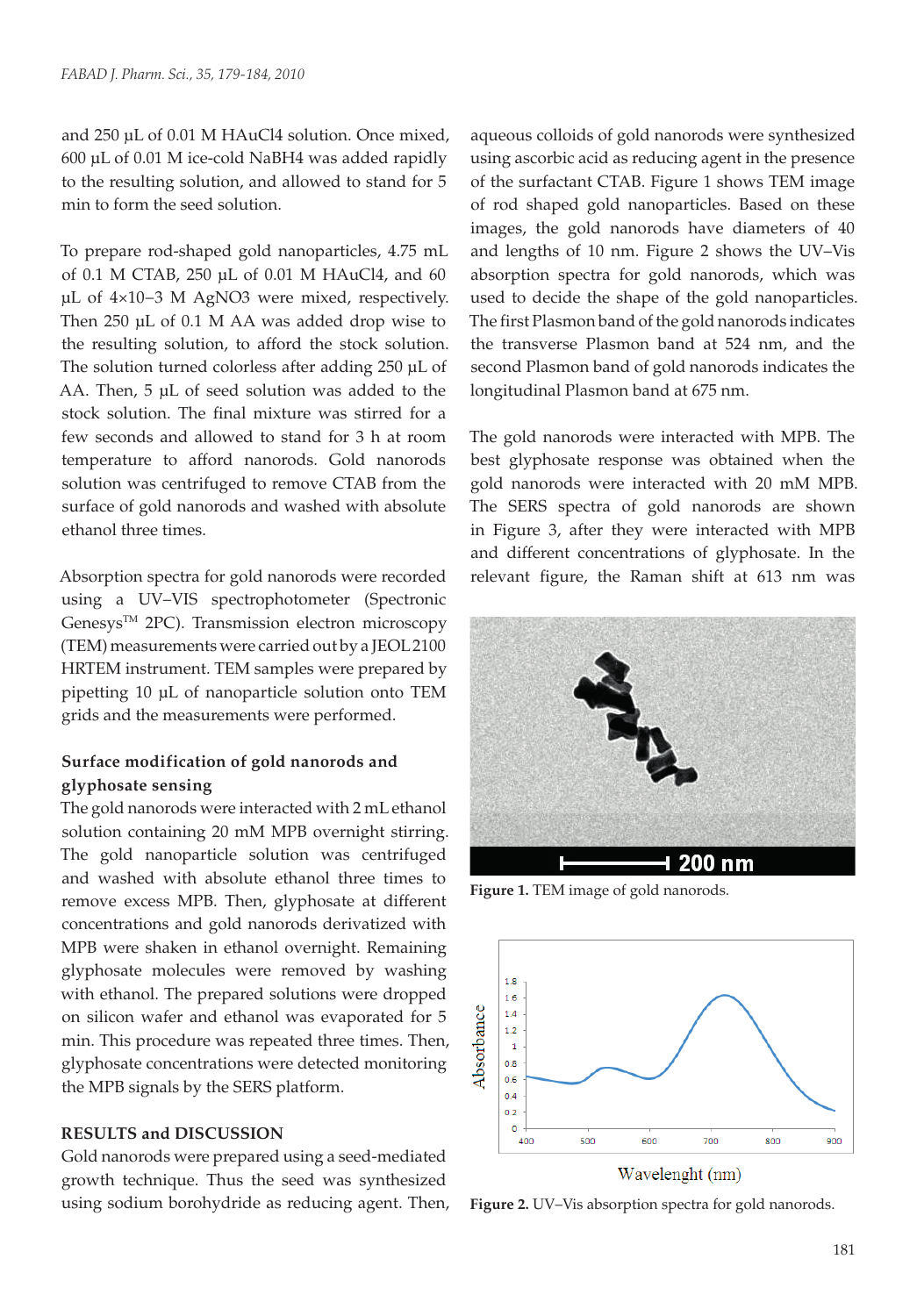

**Figure 3.** The SERS signals of MPB at different glyphosate concentrations obtained with gold nanorods

increased by increasing concentration of glyphosate, regularly. In Figure 4, a calibration curve plotted for the concentration of glyphosate, is shown. The SERS signal exhibits a linear dependence within the glyphosate concentration range of 1-10-16 mM. The concentration–intensity curve was observed for high correlation coefficients  $(R^2)$  as 0.9736.



**Figure 4.** The calibration curve plotted, for the concentration of glyphosate.

Figure 5 shows the structure of the glyphosate molecule. The interaction of glyphosate molecules and MPB is based on diol groups in the structure of glyphosate. When glyphosate molecules were attached to MPB molecules, no new Raman signal was observed. On the other hand, the Raman shift at 613 nm was increased by increasing the



**Figure 5.** The structure of the glyphosate molecule.

concentration of the glyphosate, regularly. The effect of the MPB concentrations on the AuNPs surface was investigated.

For gold nanorods derivatized with 4 mercaptophenylboronic acid as SERS substrates, raman spectrum were investigated. The peaks at 613, 698, 1000, 1024, 1070, 1184, 1290, 1490, 1583 cm-1 were obtained on gold nanorods derivatized with MPB (Figure 5). The SER peaks appeared at  $698 \text{ cm}^{-1}$ and small peaks at  $1024 \text{ cm}^{-1}$  due to C-S stretching mode, and 1000 cm-1 due to phenyl groups (31,32). The peaks at  $1290$  and  $1490$  cm<sup>-1</sup> were attributed to C-C and C=C stretching modes of the phenyl groups, respectively (33). Raman bands at 1070 cm-1 and 1184 cm-1 illustrate the B-OH and B-C stretching mode, respectively.

In order to demonstrate the application of the glyphosate sensor in the real sample , we tested the concentration of glyphosate of tomato juice. For this reason, we santrifuged tomato juice at 13000 rpm for 10 min. The residue was discarded and the supernatant was collected. Then, the supernatant was interacted with the gold nanorods derivatized with 4- mercaptophenylboronic acid overnight stirring. Figure 6 shows the SERS signals of MPB in glyphosate in tomato juice obtained with gold nanorods. The recovery was found as 90% (RSD=2.48, n=5) for 10<sup>-6</sup> mM glyphosate in tomato juice.

Recently, the use of the surface Plasmon properties of Au and Ag nanoparticles have been reported.

We produced gold nanorods derivatized with 4-mercapto phenylboronic acid to develop an easier method to detect glyphosate in juice using the surface Plasmon property of Au.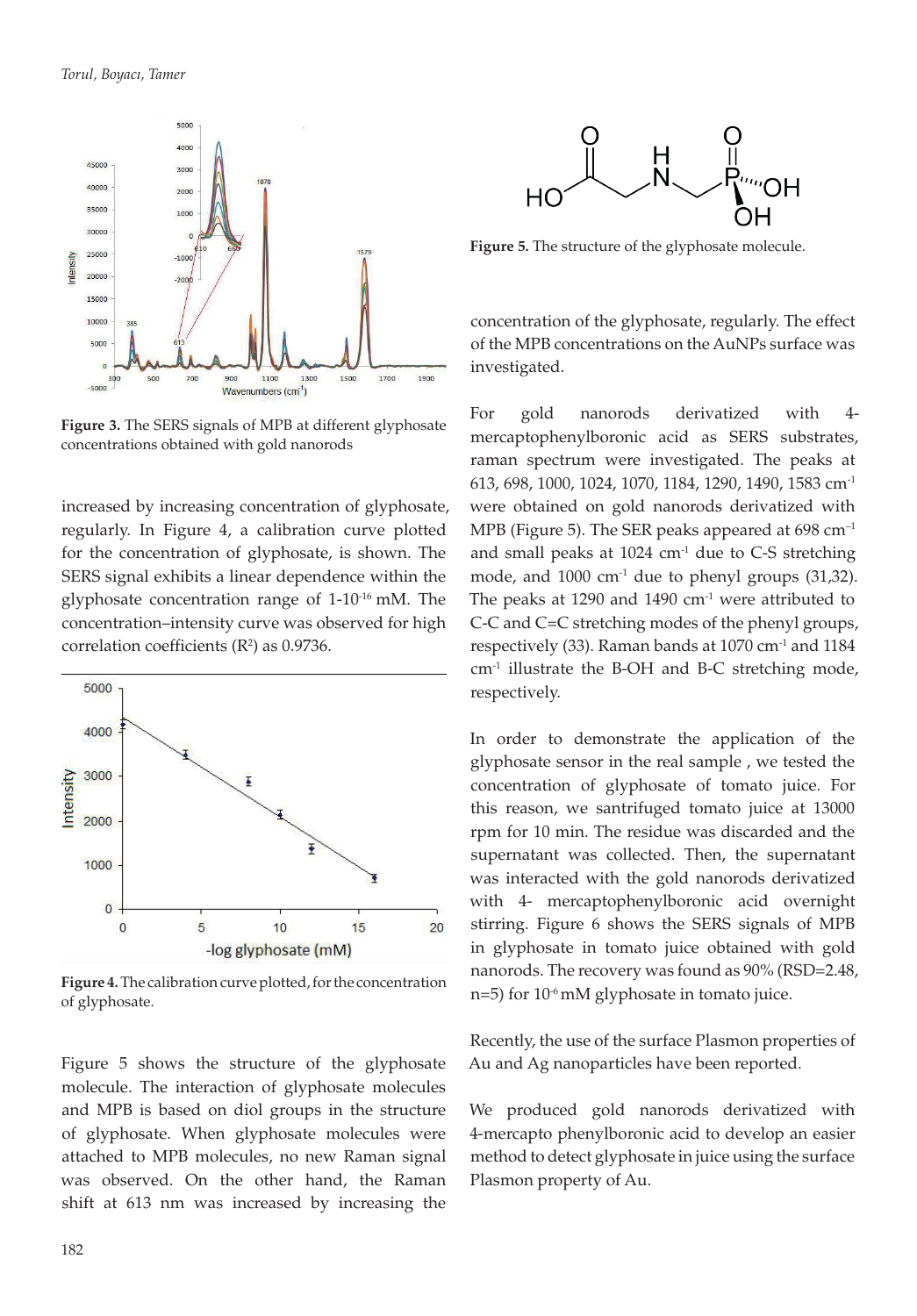

**Figure 6.** The SERS signals of MPB in glyphosate in tomato juice obtained with gold nanorods.

## **CONCLUSIONS**

The SERS spectra of glyphosate were obtained by 785 nm laser excitation and a calibration diagram was plotted. In conclusion, a method for detecting a pesticide is presented using SERS on gold nanorod. We demonstrated the ability to accurately detect glyphosate at different concentration ranges based on the SERS spectrum of glyphosate with gold nanorod derivatized with 4-mercaptophenylboronic acid.

**Acknowledgment:** This work was supported by TUBITAK (Project no: Cost MP091 108T794).

## **REFERENCES**

- 1. C.F.B. Coutinho, L.F.M. Coutinho, L.H. Mazo, S.L. Nixdorf, C.A.P. Camara, F.M.Lancas, Direct determination of glyphosate using hydrophilic interaction chromatography with coulometric detection at copper microelectrode, Anal. Chim. Acta 592 (2007) 30–35.
- 2. Quinn, J.P., Peden, J.M.M., Dick, R.E., Appl. Microbiol. Biotechnol. 29, 511–516 (1988).
- 3. M.V. Khrolenko, P.P. Wieczorek, Determination of glyphosate and its metabolite aminomethylphosphonic acid in fruit juices using supported-liquid membrane preconcentration method with high-performance liquid chromatography and UV detection after derivatization with p-toluenesulphonyl chloride, J. Chromatogr.A 1093 (2005) 111–117.
- 4. C. Accinelli,W.C. Koskinen, J.D. Seebinger, A. Vicari, M.J. Sadowsky, J. Agric. FoodChem. 53 (2005) 4110.
- 5. J. Schonherr, L. Schreiber, J. Agric. Food Chem. 52 (2004) 6546.
- 6. M.C. Arregui, A. Lenardón, D. Sanchez, M.I. Maitre, R. Scotta, S. Enrique, PestManage. Sci. 60 (2004) 163.
- 7. J.A.Werth, C. Preston, I.N. Taylor, G.W. Charles, G.N. Roberts, J. Baker, PestManage.Sci. 64 (2008) 417.
- 8. G.A. Kleter, C. Harris, G. Stephenson, J. Unsworth, Pest Manage. Sci. 64 (2008)479–488.
- 9. Murata, K., Higaki, N., Kimura, A., J. Bacteriol. 171, 4504–4506 (1989).
- 10. Kishore, G.M., Jacob, G.M. J. Biol. Chem. 262, 12164–12168 (1987).
- 11. Z.H. Kudzin, D.K. Gralak, G. Andrijewski, J. Drabowicz, J. Luczak, Simultaneous analysis of biologically active aminoalkanephosphonic acids, J. Chromatogr. A919 (2003) 183–199.
- 12. E. Borjesson, L. Torstensson, Newmethods for determination of glyphosate and (aminomethyl) phosphonic acid in water and soil, J. Chromatogr. A 886 (2000)207–216.
- 13. Z.H. Kudzin, D.K. Gralak, J. Drabowicz, J. Luczak, Novel approach for the simultaneous analysis of glyphosate and its metabolites, J. Chromatogr. A 947 (2002)129–141.
- 14. J.L. Tadeo, C. Sanchez-Brunete, R.A. Perez, M.D. Fernadez, Analysis of herbicide residues in cereals, fruits and vegetables, J. Chromatogr. A 882 (2000)175–191.
- 15. J.Y. Hu, C.L. Chen, J.Z. Li, A simple method for the determination of glyphosate residue in soil by capillary gas chromatography with nitrogen phosphorus, J.Anal. Chem. 63 (2008) 371–375.
- 16. I.D. Meras, T.G. Diaz, M.A. Franco, Simultaneous fluorometric determination of glyphosate and its metabolite; aminomethylphosphonic acid, in water, previous derivatization with NBD-Cl and by partial least square calibration (PLS), Talanta65 (2005) 7–14.
- 17. T.V. Nedelkoska, G.K.C. Low, High-performance liquid chromatographic determination of glyphosate in water and plant material after precolumn derivatization with 9-fluorenylmethyl chloroformate, Anal. Chim. Acta 511 (2004) 145–153.